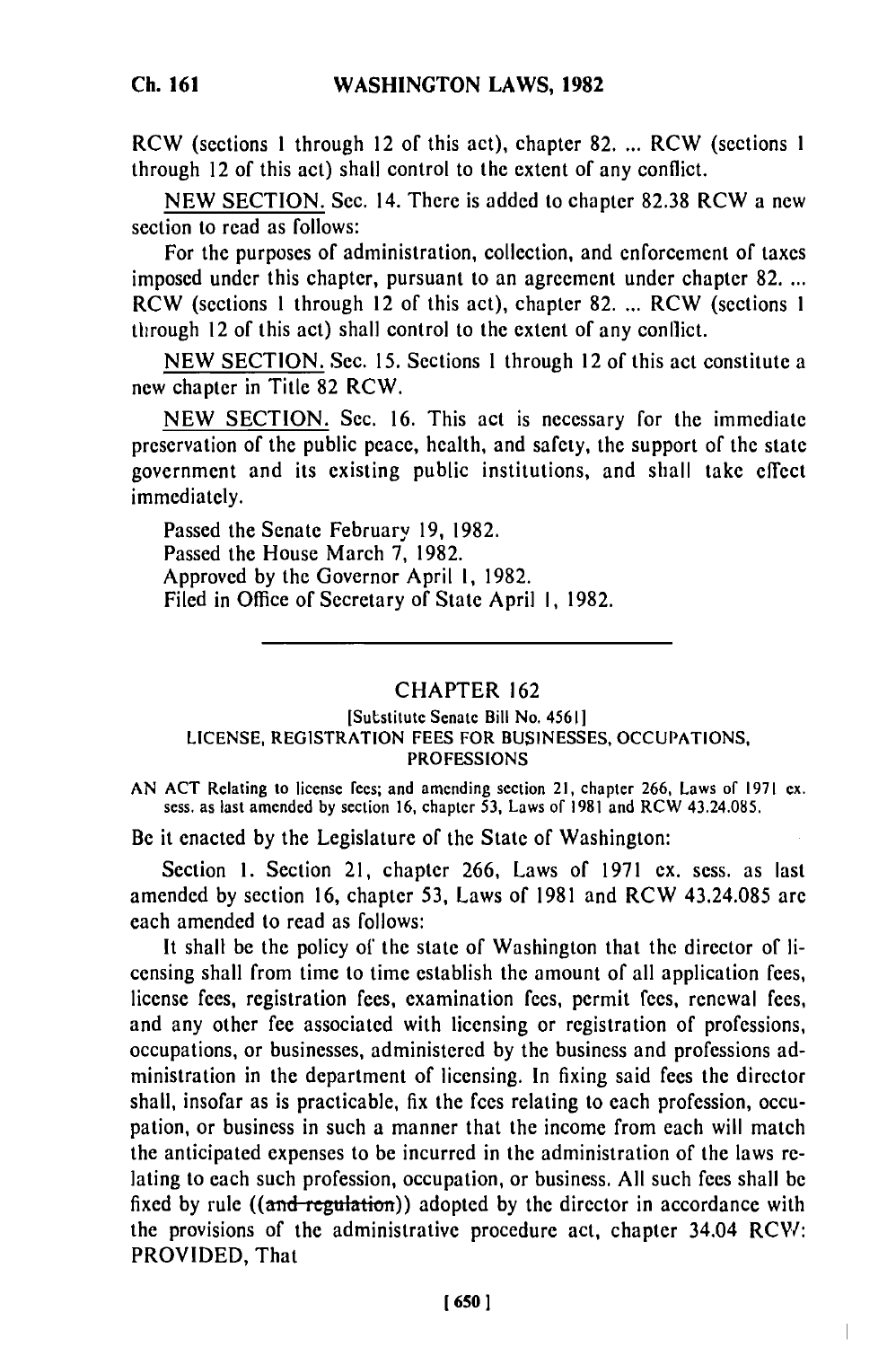**(1)** In no event shall the license or registration renewal fee in the following cases be fixed at an amount ((less than five dollars or)) in excess of ((fifteen)) forty dollars:

 $(a)$  Barber;

**(b)** Student barber;

(c) Cosmetologist (manager-operator);

(d) Cosmetologist (operator);

(e) Cosmetologist (instructor-operator);

**(f)** Apprentice embalmer((s)); (I) Apprentice

(g) Manicurist;<br>(h) Apprentice funeral director((s));

(i) Registered nurse;

(j) Licensed practical nurse:

**(k)** Charitable organization;

**(1)** Professional solicitor;

(m) Permit barber;

(n) Manicurist (manager-operator);

(o) Animal technician; and

(2) In no event shall the license or registration renewal fee in the following cases be fixed at an amount ((less than ten dollars or)) in excess of ((twenty)) fifty dollars:

(a) Dental hygienist;

(b) Barber instructor;

(c) Barber manager instructor;

(d) Psychologist.

**(e)** Embalmer;

**(f)** Funeral director;

 $((S<sub>antiarian</sub>))$ 

**(g** Veterinarian;

(h) Cosmetology shop;

(i) Barber shop;

((Proprietary school agent<br>Specialized and advance registered nurse))

 $(i)$  Physician's assistant;

**(k)** Osteopathic physician's assistant;

**(I)** Certified registered nurse;

**(m)** Physical therapist;

(n) Manicurist shop; and

( $\overline{3}$ ) In no event shall the license or registration renewal fee in the fol-(3) In no event shall the license or registration renewal lee in the lo-<br>lowing cases be fixed at an amount ((lee than fifteen dellars on)) in excess lowing cases be fixed at an amount ((less than fifteen dollars or)) in excess of ((thirty-five)) one hundred dollars:

(a) Architect.

**(b)** Dentist;

(c) Engineer.